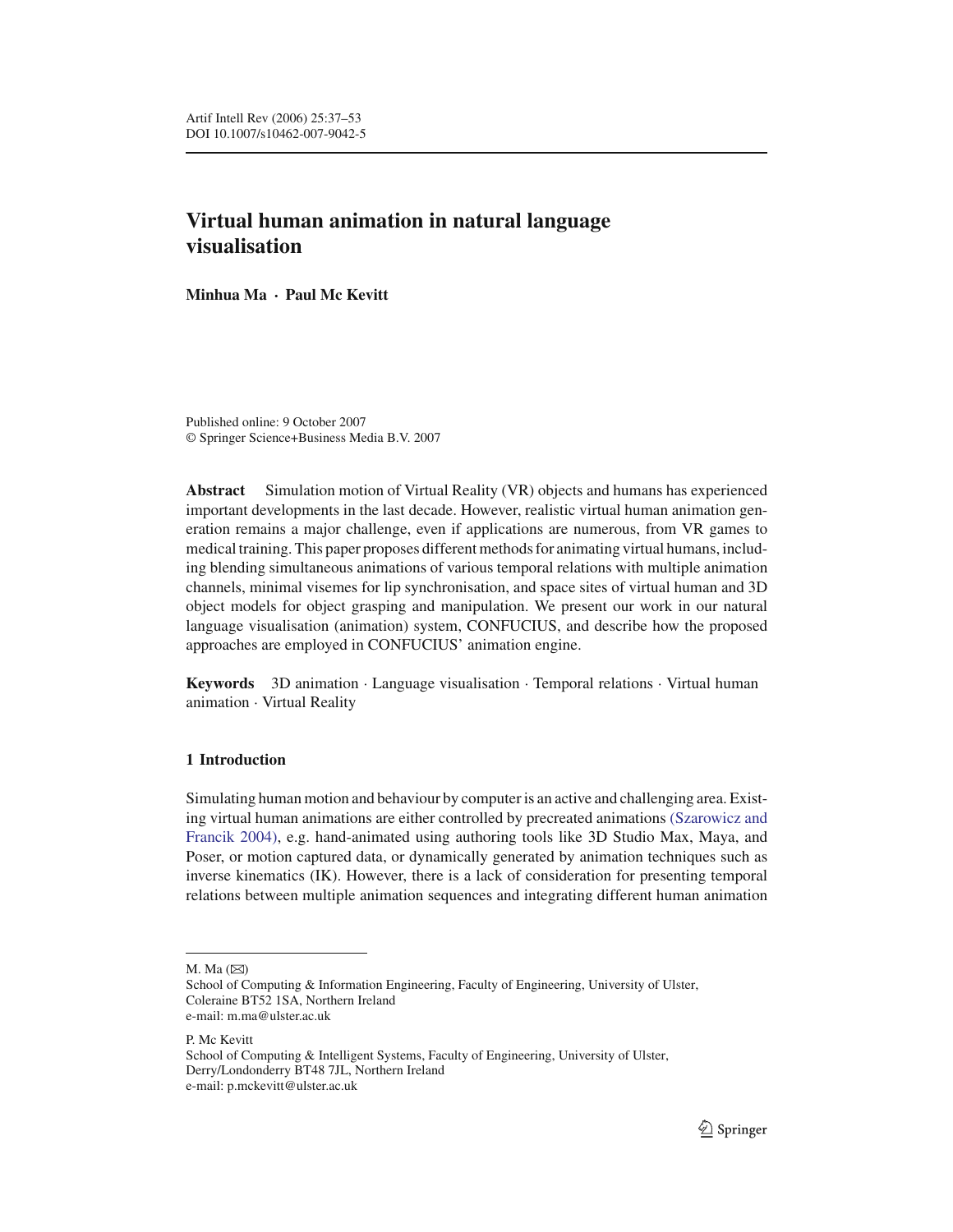sequences to present simultaneous motions. Here, we propose an approach to present various temporal relations of virtual human actions (especially overlapped interval relations) using multiple animation channels. We also describe techniques used in lip synchronisation and virtual grasping. We present our work in the natural language visualisation (animation) system, CONFUCIUS, and show how these techniques are employed in CONFUCIUS' animation engine and achieve more flexibility and intelligence in generated animations.

First, in Sect. 2 we introduce the natural language visualisation system, CONFUCIUS and review various techniques for humanoid animation. Next in Sect. 3, the 13 interval temporal relations, in particular, overlapped relations which indicate simultaneous motions, are introduced, and the sense of iteration and its presentation are discussed. Then we propose the animation blending approach of using multiple animation channels, introduce three minimal visemes for lip synchronisation, and discuss using space sites of virtual human and 3D object models in virtual grasping and object manipulation in Sect. 4. Next, Sect. 5 compares our work with related work on humanoid animation blending, and finally, Sect. 6 concludes with a discussion of possible future work on integrating other animation generation techniques such as IK.

# **2 Background**

We are developing a natural language visualisation system called CONFUCIUS, which automatically generates 3D animation and speech from natural language input as shown in Fig. 1. The dashed part in Fig. 1 is the knowledge base including language knowledge (lexicons and a syntax parser) which is used in the Natural Language Processing (NLP) module, and visual knowledge such as 3D models of characters, props, and animations of actions, which is used in the animation engine. The surface transformer takes natural language sentences as input and manipulates surface text. The NLP module uses language knowledge to parse sentences and analyse their semantics. The media allocator then generates an XML-based specification of the desired multimodal presentation and assigns content to three different media: animation, characters' speech, and narration, e.g. it sends the parts bracketed in quotation marks near a communication verb to the text-to-speech engine. The animation engine accepts semantic representations and uses visual knowledge to generate 3D animations. The outputs of the animation engine and the text-to-speech engine are combined in the synchronising module, which outputs a 3D virtual world including animation and speech in VRML. Finally, the narration integration module integrates the VRML file with the presentation agent, Merlin the Narrator, to complete a multimedia presentation. Currently, CONFUCIUS is able to visualise single sentences which contain action verbs with *visual valency* (Ma and Mc Kevitt 2004b) of up to three, e.g. "John left the gym", "Nancy gave John a loaf of bread".

2.1 Previous work on animation of virtual objects and humans

Animation of virtual objects and humans have experienced important developments in the last decade. Only a few existing approaches investigate the temporal relations between multiple animations and how to combine simultaneous animations (Campos et al. 2002; Perlin and Goldberg 1996). Campos et al. (2002) propose a set of operations to change the spatio-temporal configuration of animations of virtual objects in Geographic Information Systems (GIS) for geographic information visualisation and exploration, e.g. makeMeets, makeStarts, makeFinishes and makeEquals. The makeMeets operation of two actions produces a new animation where the second action starts immediately after the first. The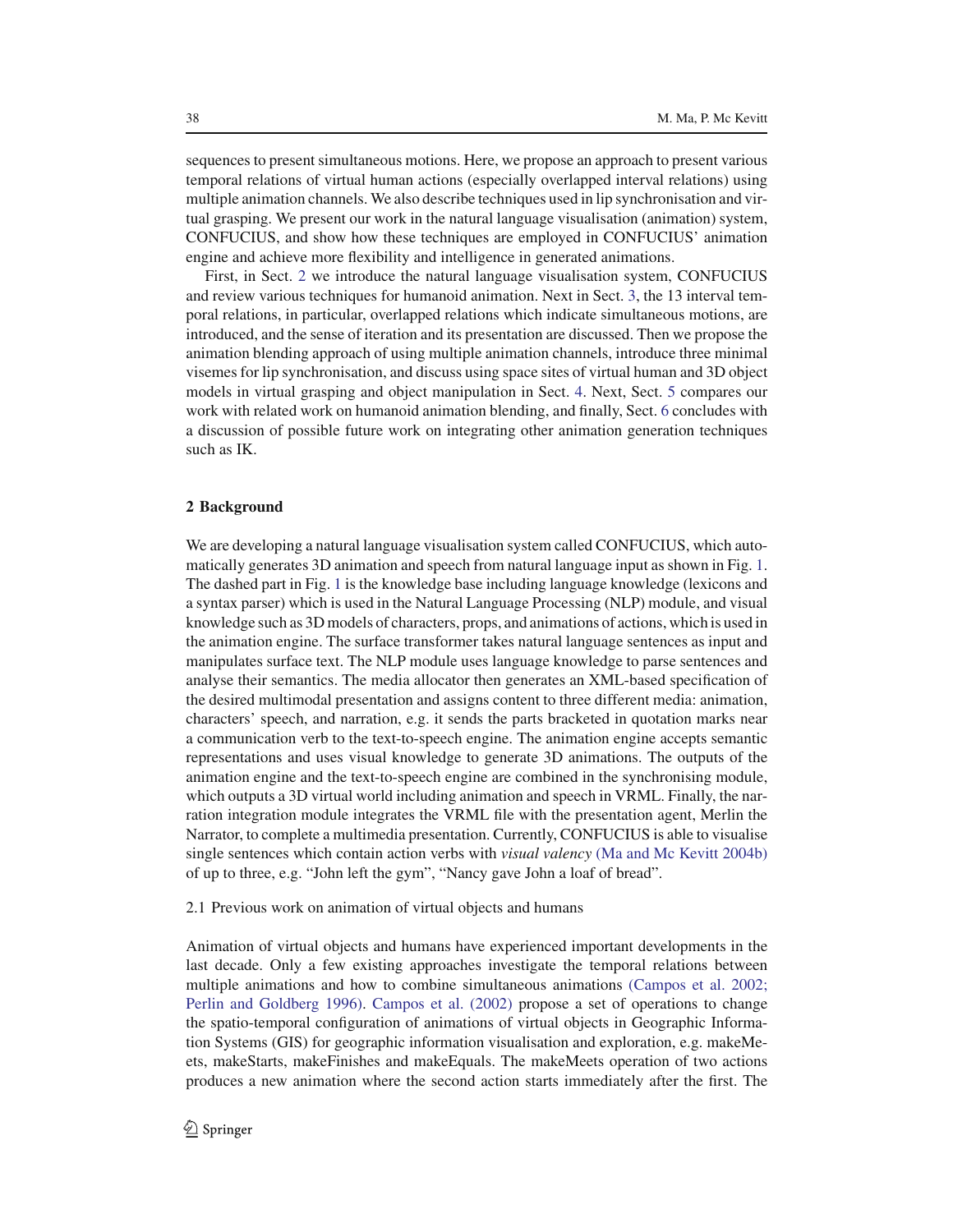makeStarts and makeFinishes operations of two actions produce a new animation where both actions start or finish at the same time. They are used to simulate a situation when the simultaneous occurrence of actions is desired while the original pace of the actions is preserved. The makeEquals operation of two actions produces a new animation when both actions start and finish at the same time. This operation changes the start point and duration of the second action, and the result is that the pace of the second action changes. However, this model doesn't take articulated virtual objects or virtual humans into account; the animation model only applies to geographic virtual objects such as buildings, cars and ships.



**Fig. 1** Architecture of CONFUCIUS

Representing humanoid kinematics is another main component of VR animation. The kinematic animation techniques vary from simple application of precreated animation frame data (keyframes, either hand-animated or motion-captured), to complex on-the-fly inverse kinematics (IK). IK is a system in which the movement of the children is passed back up the chain to the parent in the hierarchical skeleton tree. Given a desired position and orientation for a final link in a hierarchy chain, IK establishes the transformations required for the rest of the chain. Animation is performed by affecting the ends of the chain, e.g. in biped walking animation, by moving the foot and the shin, knees and thighs rotate in response. A good overview of IK techniques can be found in Lander (1999). IK models the flexibility and possible rotations of joints and limbs in 3D creatures. IK adds flexibility which avoids canned motion sequences seen in keyframing animations, and hence enables having an infinitely expandable variety of possible animations available to a virtual character. The character control file is also reduced to a physical description of the character and a set of behavioural modifiers that are used to alter the flavour of the animations (Badler 1993).

In keyframing animation, animators have to explicitly define the key values of the character's joints at specific time instants, namely "key frames", to generating a motion. Then the key values are interpolated so that in-between frames are generated. CONFUCIUS' animation uses the keyframing technique for virtual human motions. The traditional approach of animating characters (agents/avatars) provides a set of animations from which the user/system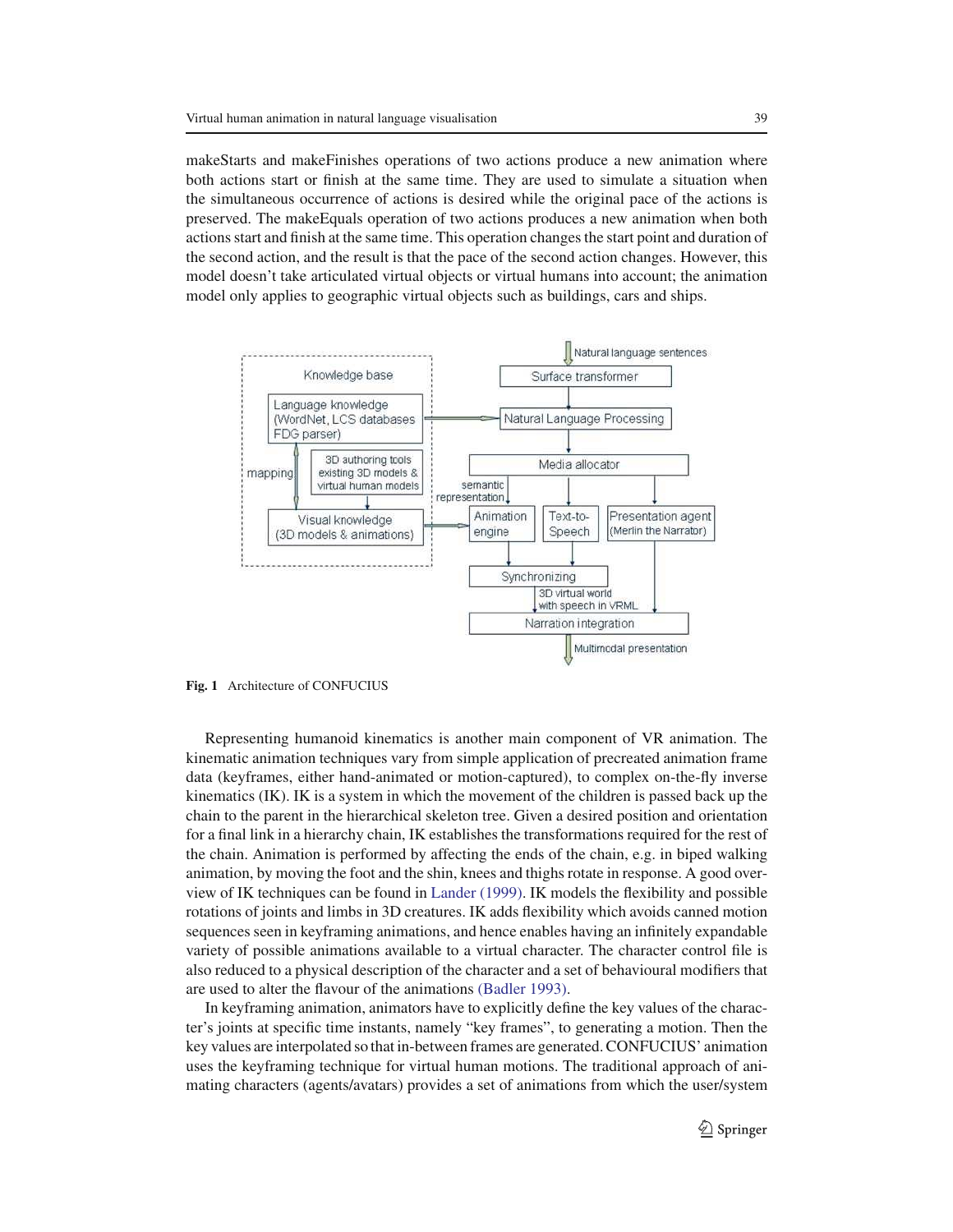| Temporal relations               | Example             | Endpoints              | Example sentences                     |
|----------------------------------|---------------------|------------------------|---------------------------------------|
| 1. Precede<br>2. Inverse precede | <b>XXXX</b><br>уууу | $x_e < y_s$            | John left before Mary arrived.        |
| 3. Meet                          | <b>XXXX</b>         | $x_e = y_s$            | All passengers died when the plane    |
| 4. Inverse meets                 | уууу                |                        | crashed into the mountain.            |
| 5. Overlap                       | <b>XXXXX</b>        | $x_s < y_s < x_e \cap$ | Mary got up. She felt very ill.       |
| 6. Inverse overlap               | ууууу               | $x_e < y_e$            |                                       |
| 7. During                        | <b>XXX</b>          | $X_{S} > Y_{S} \cap$   | John arrived in Boston last Thursday. |
| 8. Include                       | ууууууу             | $x_e$ < $y_e$          |                                       |
| 9. Start                         | <b>XXXX</b>         | $x_s = y_s \cap$       | John has lived in Boston since 2000.  |
| 10. Inverse start                | ууууууу             | $x_e < y_e$            |                                       |
| 11. Finish                       | <b>XXX</b>          | $x_e = y_e \cap$       | John stayed in Boston till 2000.      |
| 12. Inverse finish               | уууууу              | $x_s > y_s$            |                                       |
| 13. Equal                        | <b>XXXXX</b>        | $X_S = Y_S \cap$       | John drove to London. During his      |
|                                  | ууууу               | $x_e = y_e$            | drive he listened Classic FM.         |

**Table 1** Allen's 13 interval relations

"e" denotes "end point", "s" denotes "start point".

can select. In most current graphical chatrooms the user can control his avatar behavior by selecting an animation sequence from a list of available motions. The avatar can only play one animation at a time, i.e. only apply one precreated animation for the entire duration of the animation sequence.

IMPROV (Perlin and Goldberg 1996) uses procedural animation combined with behavioural scripting for creating flexible characters for virtual theatre. IMPROV divides the actions of avatars into a set of groups. The action, in this case, is defined as a single atomic or repetitive activity that does not require explicit higher-level awareness or conscious decisions. Actions within a group are mutually exclusive of one another; activating one causes the action currently active to end. Actions in different groups can operate simultaneously, so activities of certain parts of the body can be layered over those involving others. Using this structure, the basic set of actions can be combined to create dozens of composite animations while minimising the risk of inadvertently creating a behaviour that is either unbelievable or not lifelike. The solution serves as the mechanism for user-controlled avatars by enabling multiple levels of abstraction for the possible actions.

We have discussed state-of-the-art animation generation techniques especially virtual human animation and introduced CONFUCIUS' architecture. Our focus in this paper is on temporal relationships between human motions performed by one character and how to use multiple animation channels to present these temporal relationships.

## **3 Temporal relations between simultaneous animations**

Table 1 lists Allen's 13 temporal relations (Allen 1983) that are used in visual semantic representation of verbs in CONFUCIUS' language visualisation (Ma and Mc Kevitt 2004a). Simultaneous animations playing on multiple channels of a virtual human are closely related to the overlapped temporal relations, i.e. the relations 5–13, in Table 1.

Iteration is a temporal factor affecting animated characters. Sense of iteration is not encoded in English syntax though it may be added by some prepositional phrases like "for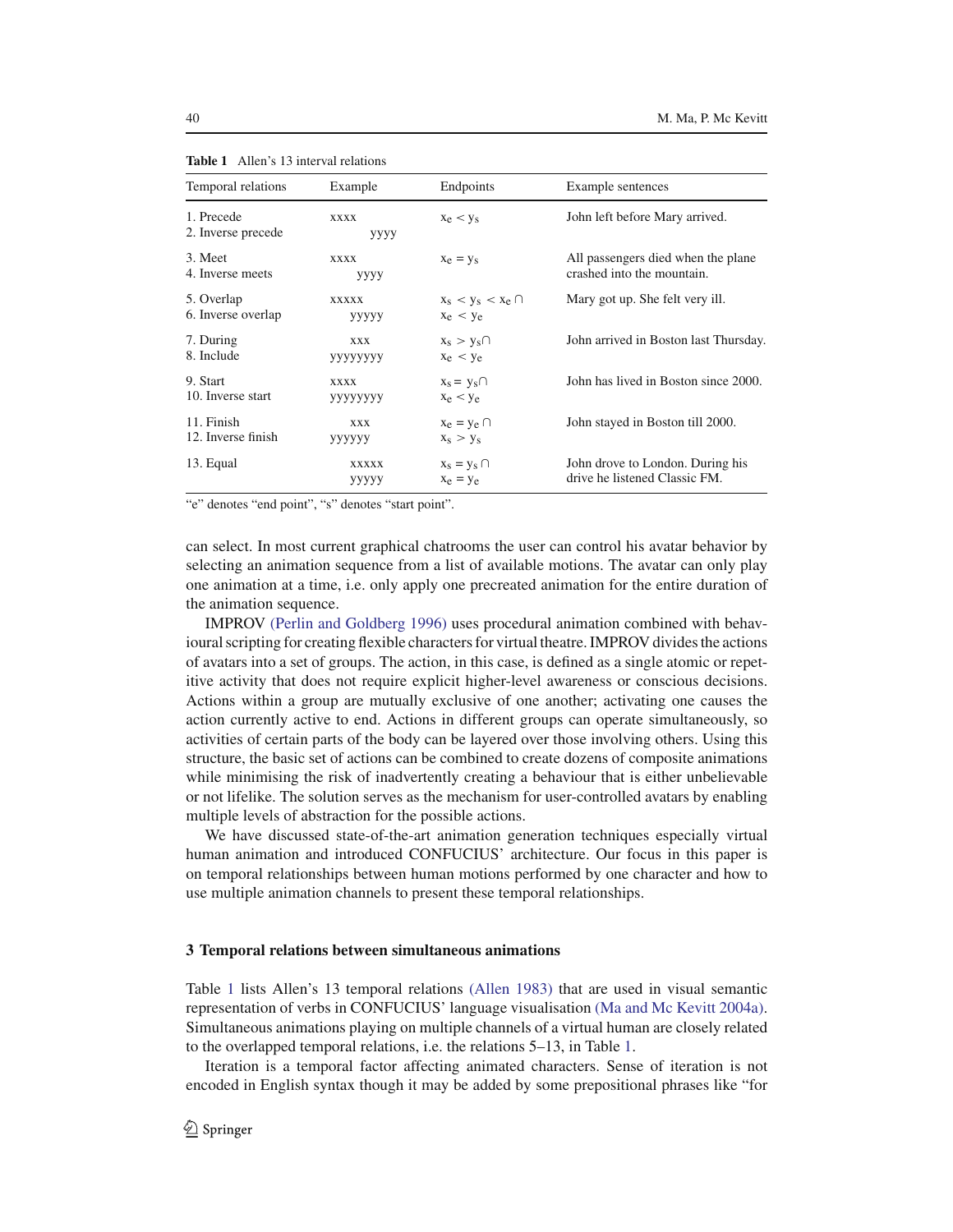| Examples                      | <b>Temporal Boundedness</b> | Prefixing "for hours" or "until midnight"   |
|-------------------------------|-----------------------------|---------------------------------------------|
| John slept.                   | Unbounded                   | Acceptable                                  |
| John waked.                   | Bounded                     | Not acceptable                              |
| John entered the house.       | Bounded                     | Not acceptable                              |
| John walked toward the house. | Unbounded                   | Acceptable                                  |
| The light flashed.            | Bounded (repeatable)        | Acceptable, add the sense of repetition     |
| Somebody hammered the door.   | Bounded (repeatable)        | Acceptable, enhance the sense of repetition |

**Table 2** Temporal boundedness of events

hours", "until midnight", or temporal quantifier such as*twice, three times, every*, and so forth. Consider, for example, the difference between the two sentences below.

John taught two hours *every* Monday. (iteration) John taught two hours on Monday.

Jackendoff (1990) ascribes the sense of iteration to *temporal boundedness*. Table 2 shows some examples of temporal boundedness of events. Temporal bounded events (e.g. Table 2: 2, 3) are also called *punctual events* or *achievement* events (distinct from *accomplishment* events(Vendler 1967). The prepositional phrases "for hours" and "until midnight" can follow temporally unbounded processes, and place either a measure or a boundary on them. "John slept", for instance, expresses an unbounded event, so it can be felicitously prefixed with these prepositional phrases. But "John waked" expresses a temporally bounded event, so it cannot be further measured or bounded by these prepositional phrases.

Some verbs have the sense of repetition included/hinted in their lexical semantics, e.g. Table 2: 5 and 6. Prefixing "for hours" or "until midnight" will add/enhance the sense of repetition to them. However, there is a nuance between 5 and 6. Without those prepositional phrases, "the light flashed" means it flashed once, whereas "Somebody hammered the door" suggests (s)he hammered the door repeatedly. Therefore, "for hours" *adds* the sense of repetition in 5, and *enhances* it in 6. Example 2 and 3 are bounded but unrepeatable, so they cannot give grammatical productions when prefixing "for hours" or "until midnight".

Jackendoff (1990) thinks that the operator, which maps a conceptual constituent that encodes a single event into a conceptual constituent that encodes a repeated sequence of individual events of the same type, has the same semantic value as the plural marker, which maps a conceptual constituent that encodes an individual thing into a conceptual constituent that encodes a collection of things of the same type, to wit, the bounded/unbounded distinction in events is strongly parallel to the count/mass distinction in noun phrases (NPs). The criterion for the boundedness and countableness distinction has to do with the description of parts of an entity. For instance, a part of "an apple" (count) cannot itself be described as "an apple", but any part of a body of "water" (mass) can itself be described as "water"; a part of the event "John entered the house" (bounded) cannot itself be described as "John entered the house", but any part of "John walked toward the house" (unbounded) can be described as "John walked toward the house". Therefore, a static graphic scene can only represent unbounded events such as "John walked toward the house" properly, by selecting a representative part of the event; while bounded events are better presented by animation.

Distinction for sense of iteration is very important for visualising events in CONFUCIUS since the animation generator needs to know whether it's necessary to repeat an action loop, and whether it's necessary to animate the complete process of an event (a bounded event) or just a part of it (an unbounded event).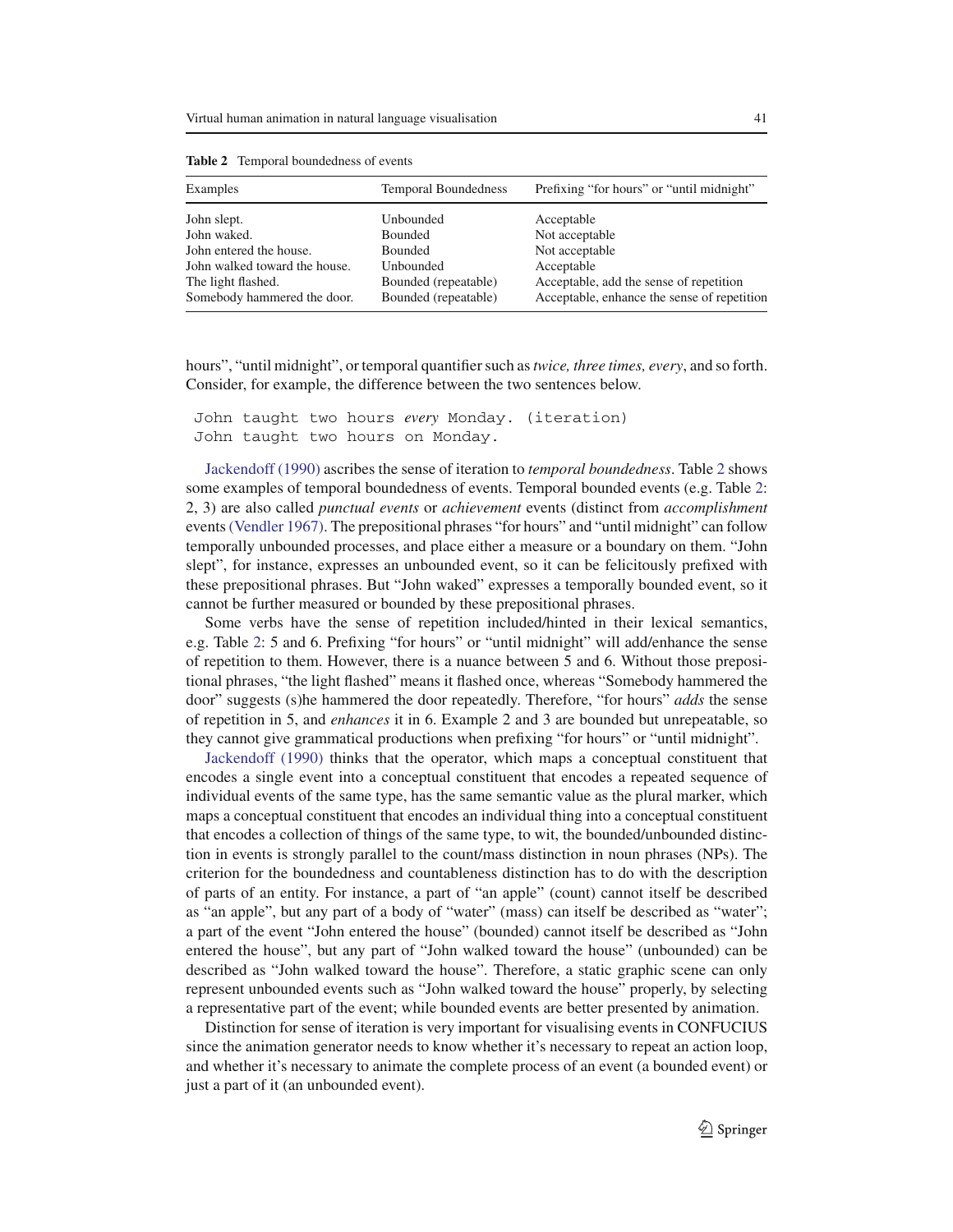| Repetition of subactivities   | Repetition of subactivities                             | Number of iterations                  |  |
|-------------------------------|---------------------------------------------------------|---------------------------------------|--|
| $walk()$ :-<br>$[step()]_R$ . | $hammer(\ldots):$<br>$[hit(\ldots, \text{hammer})]_R$ . | $recalculate$ :-<br>$[calculate()]$ . |  |

**Table 3** Verbs defined by repeatable subactivities

CONFUCIUS' semantic representation has a facility to represent repeatable periods of subactivities. Square brackets and a subscript R are used to indicate the repetition constructs in the examples given in Table 3, which can also be nicely captured by Kleene iteration in finite state descriptions for temporal semantics. The activities bracketed by  $[\,]_R$  are repeatable. Besides periodical repetition of subactivities, it can represent morphological prefix "re-" as well, as the "recalculate" example in Table 3, substituting the number of iterations (which is 2 in this case) for R. This facility of representing iteration may be used for post-lexical level repetition, such as events marked by "again", "continues to", or "a second time".

Animation loops are used to present action repetition. This facility indicates whether the played animation should loop. If not specified, the animation will loop, i.e. looping is enabled as default, which is controlled by a time sensor in the VRML file.

## **4 Animating virtual humans**

CONFUCIUS uses the H-Anim standard (H-Anim 2001) for character modelling and animation. H-Anim is a VRML97 representation for humanoids. It defines standard human *Joints* articulation (e.g. knee and ankle), *Segments* dimensions (e.g. thigh, calf and foot), and *Sites* (e.g. hand\_tip, foot\_tip) for "end effector" and attachment points for clothing. An H-Anim file contains a joint-segment hierarchy as shown in Fig. 2. Each joint node may contain other joint nodes and a segment node that describes the body part associated with the joint. Each segment is a normal VRML transform node describing the body part's geometry and texture. H-Anim humanoids can be animated using keyframing, IK, and other animation techniques.

Since our task of language animation in CONFUCIUS focuses on off-line generation, and real-time interaction is never our concern, we adopt the H-Anim standard to model the virtual characters in our language visualisation. H-Anim provides four Levels of Articulation (LOA) for applications which require different *levels of detail*. Some applications such as medical simulation and design evaluation require high fidelity to anthropogeometry and human capabilities, whereas computer games, training and visualised living communities are more concerned with real-time performance. Natural language visualisation is not usually concerned with accurate simulation of humans. We use Level 2 of Articulation (LOA2) of H-Anim in character modelling for CONFUCIUS. This level ensures enough joints for human movements in language visualisation, e.g. it includes enough hand joints for grasp postures. Figure 2 illustrates the joints of LOA2.

Based on Babski's (2000) animation prototype, we design our virtual characters' animation which is capable of being applied to various human models with different LOAs. Needed ROUTEs are generated dynamically based on the joint list of the H-Anim body and the joint list of the animation. Figure 3 shows an example external prototype inserted at the end of a virtual character's H-Anim file by the animation engine. It uses keyframe information in the external VRML file "..\animation\walk.wrl" to make the virtual character walk.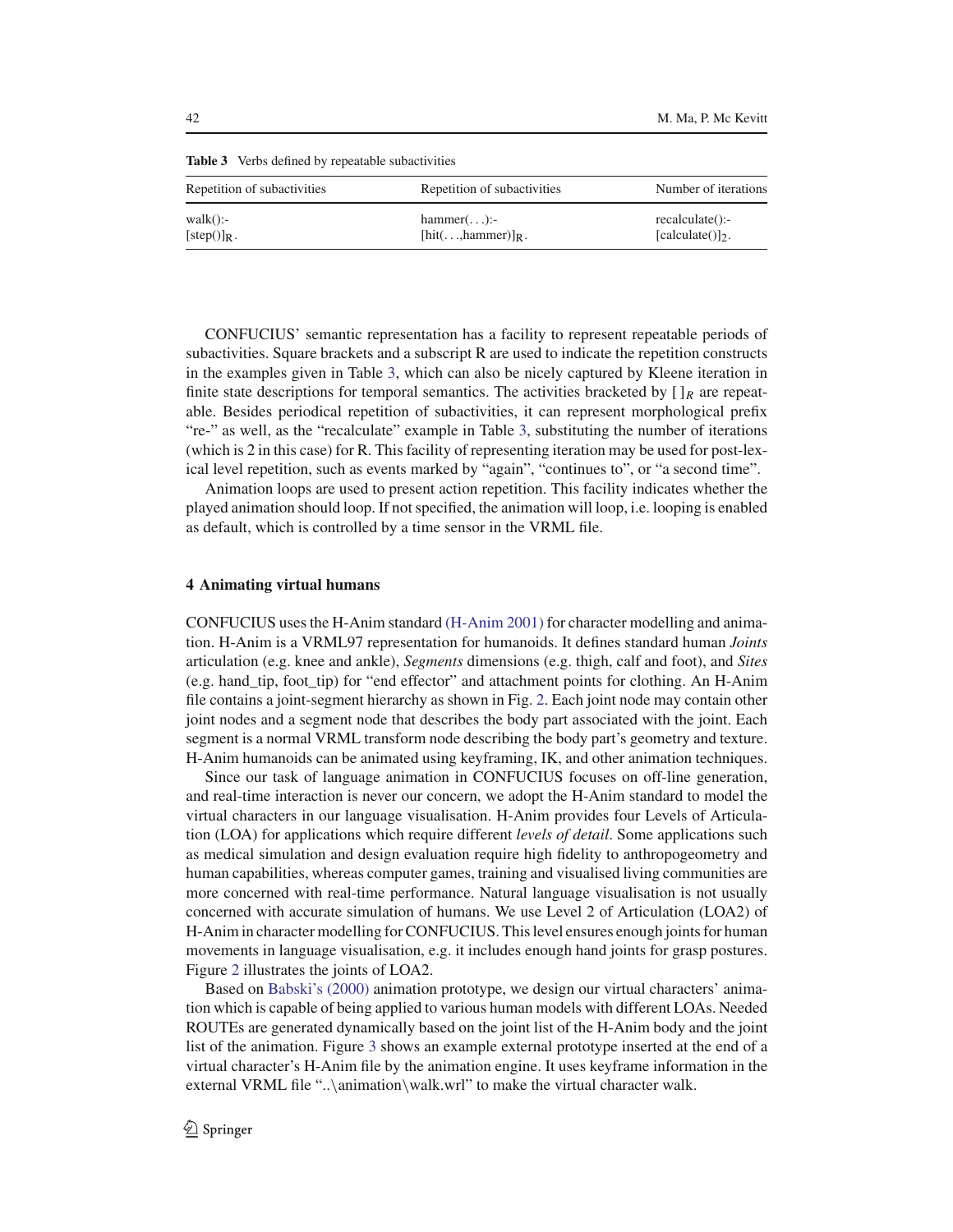

**Fig. 2** H-Anim joint hierarchy

```
# -------- inserted by CONFUCIOUS animation engine ---
EXTERNPROTO Behaviour [
     eventIn SFTime LaunchAnim
     exposedField SFTime set startTime
     exposedField SFTime set stopTime
     field MFNode HumansList
]"..\animation\walk.wrl"
DEF behv Behaviour {
     HumansList [
           USE humanoid
ROUTE hanim BodyTouch.touchTime TO behv.LaunchAnim
```
**Fig. 3** External prototype of H-Anim animation

The animation file defines keyframes of all OrientationInterpolator and PositionInterpolator involved in the movement. The Script node dynamically adds ROUTEs according to the list specified in InvolvedJointNameList and InvolvedJointPtr-List in the animation file. The matching between the animation and the body is performed by using the joints list in the humanoid prototype. Therefore, InvolvedJointNameList must have a one-to-one matching to the humanoid joints list defined in the virtual character's geometry file. If the animation is applied to a lower LOA character, e.g. LOA1, and a joint is not implemented, the corresponding field should be a dummy Transform/Joint node.

4.1 Simultaneous animations and multiple animation channels

Performing simultaneous animations is not a problem for the lower level procedural human animation modeling languages, e.g. VHML (Marriott et al. 2001), an XML-based human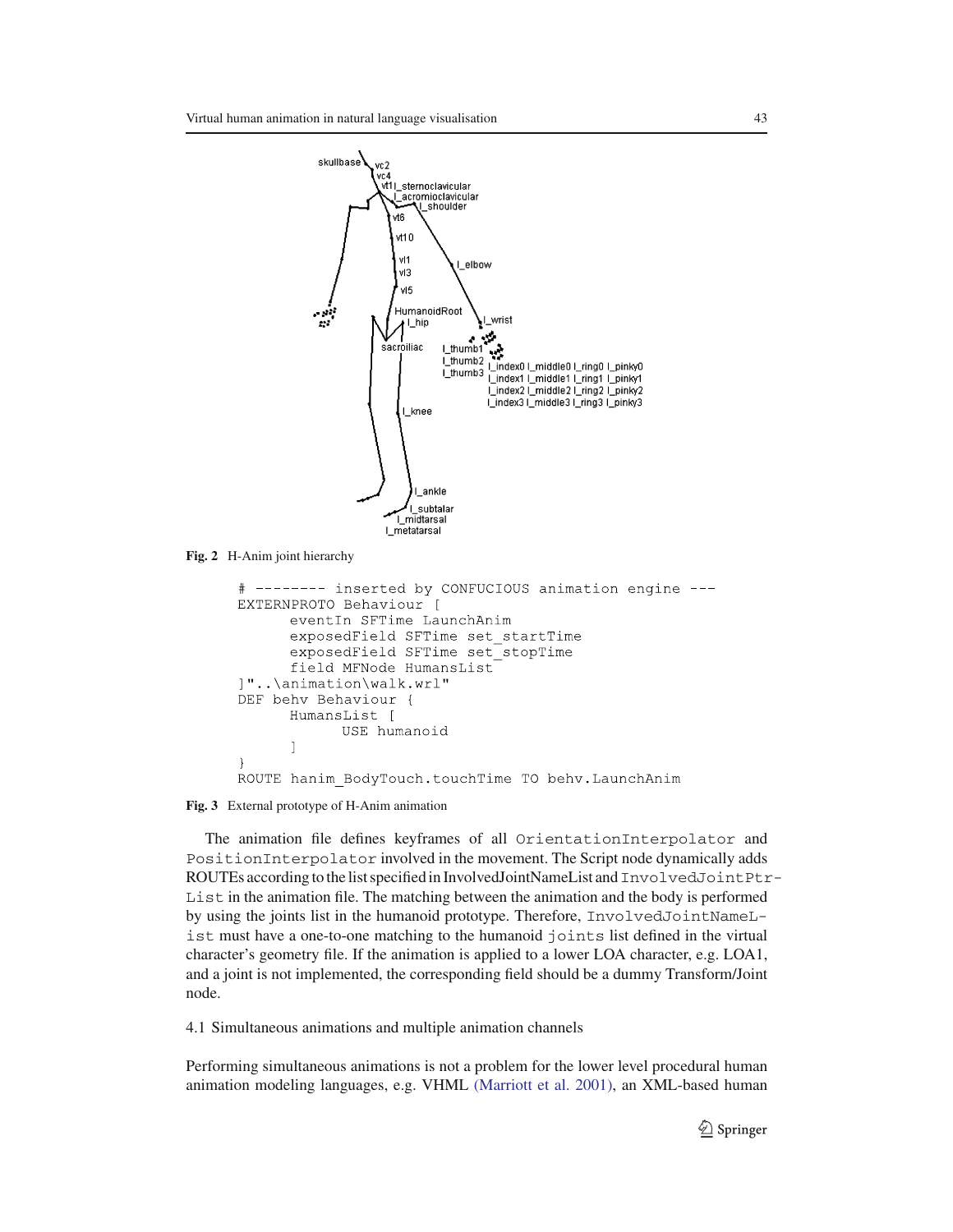```
<left-calf-flex amount="medium">
<right-calf-flex amount="medium">
 <left-arm-front amount="medium">
 <right-arm-front amount="medium">
    Standing on my knees I beg you pardon
 </right-arm-front>
 </left-arm-front>
</right-calf-flex>
</left-calf-flex>
                        a A VHML example
```

```
script (walk forward step (Agent), ActionList) :-
  ActionList=[parallel(
                    [script action (walk pose (Agent)),
                      move (Agent, front, fast) ]
                         )].
```
**b** A STEP example

**Fig. 4** Representing parallel temporal relation

**Table 4** The animation registration table

| Animations   | Sacroiliac | 1_hip    | r_hip    | $\cdots$ | r shoulder |
|--------------|------------|----------|----------|----------|------------|
| Walk         |            |          |          | $\cdot$  |            |
|              |            |          |          | $\cdot$  |            |
| Jump<br>Wave | 0          |          |          | $\cdot$  |            |
| Run          |            |          |          | $\cdots$ |            |
| Scratch head | 0          |          |          | $\cdot$  |            |
| Sit          |            |          |          | $\cdot$  |            |
| $\cdots$     | $\cdots$   | $\cdots$ | $\cdots$ | $\cdots$ | $\cdots$   |

animation language, and STEP (Huang et al. 2002), a Prolog-like human animation script language, since they provide a facility to specify both sequential and parallel temporal relations. Figure 4 shows how VHML and STEP represent the parallel temporal relation. However, simultaneous animations cause the Dining Philosopher's Problem (Dijkstra 1971) for higher level animation using pre-defined animation data, i.e. multiple animations may request to access same body parts at the same time. In order to solve this problem, we introduce the approach of multiple animation channels to control simultaneous animations.

A character that plays only one animation at a time has only a single channel, while a character with upper and lower body channels will have two animations playing at the same time. Multiple animation channels allow characters to run multiple animations at the same time such as walking with the lower body while waving with the upper body. Multiple animation channels often need to disable one channel when a specific animation is playing on another channel to avoid conflicts with another animation.

We use an animation table as shown abridged in Table 4 to implement multiple animation channels. Every pre-defined animation must register in the animation table and specify which joints are used for the animation. In Table 4, each row represents one animation, and each column represents one joint involved. 0 indicates that the joint is not used for the animation; 1 indicates that it is used and can be disable when playing simultaneous animations; and 2 means that the joint is used and cannot be disabled. When simultaneous animations are requested, the animation engine checks the animation table and finds if the involved joints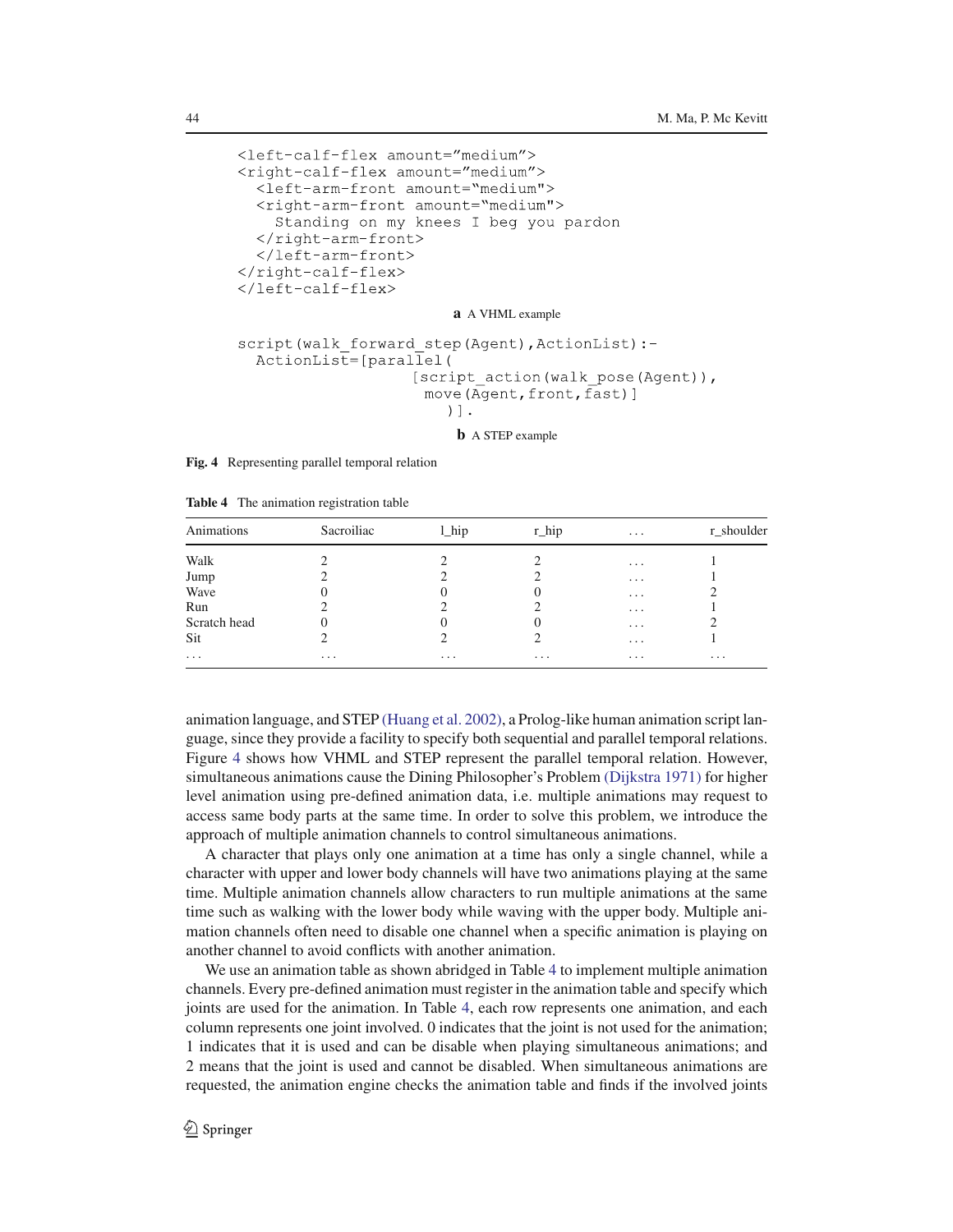

**Fig. 5** An example of motion integration **(a)** Walking **(b)** Waving **(c)** Walking and Waving

of these animations conflict, i.e. if there is any joint whose values for both animations are 2, these animations conflict and they cannot be played at the same time. If two animations do not conflict (for example, "run" and "throw"), the animation engine merges their keyframes information, i.e. interpolators, and creates a new animation file which will be applied to the virtual human.

Figure 5 shows an example of integrating the two animations "walk" and "wave". The first figure is a snapshot of walking animation, the second is waving animation, and the third animation is integrated from walking and waving, using the multiple animation channels approach. The motion of waving only uses three rotation interpolators: r\_shoulder, r\_elbow, r wrist. The animation engine looks up the animation table and finds that the walking animation also uses these three joints and their values are all 1, which means the right arm movements of walking can be disabled and overwritten by the movements of waving. The animation engine then replaces the keyframes of these three joints in the walking animation file with those in the waving file and generates an integrated motion. This approach allows us to take advantage of procedural animation effects in the same manner as regular animations, adding an additional level of flexibility and control when animating virtual characters.

# 4.2 Facial expression and lip synchronisation

Lip movement concerns another modality (speech) by creating the illusion of corresponding speech. Traditional animators use a system called track reading in which the animation is carefully analysed for mouth positions laid out against a time sheet. The animator's true skill is knowing how to condense speech into as few positions of lips as needed to create the speaking illusion.

Using lip movement to support speech output helps to alleviate communication problems by redundant coding. Previous user interface agents focus on the visualisation of a fully animated talking head (Alexa et al. 2000; CSLU 2006). Facial expression can be implemented by using CoordinateInterpolator and NormalInterpolator in VRML to animate morphing and shading on a character's face. MPEG4 defines 14 visemes and six expressions represented by low level facial animation parameters (FAPs), which are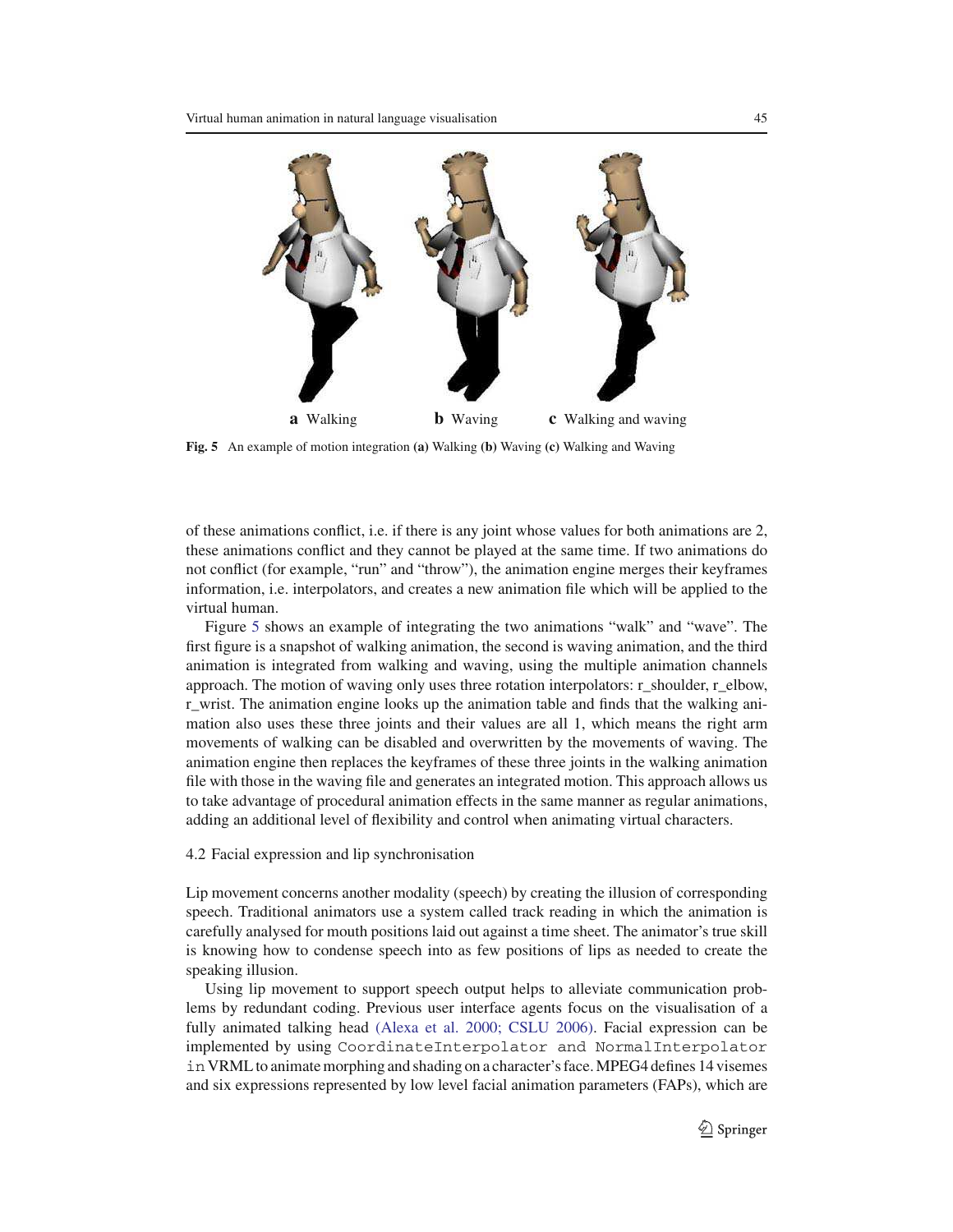| <b>LADIC</b> $\theta$ <b>IVILLOT</b> VISCHICS<br>Viseme | Displacer Name | Phonemes  | Example          |
|---------------------------------------------------------|----------------|-----------|------------------|
|                                                         |                |           |                  |
| 1                                                       | Viseme_pbm     | p, b, m   | put, bed, mill   |
| $\overline{2}$                                          | Viseme fy      | f, v      | far, voice       |
| 3                                                       | Viseme th      | T, D      | think, that      |
| $\overline{4}$                                          | Viseme td      | t, d      | tip, doll        |
| 5                                                       | Viseme_kg      | k, g      | call, gas        |
| 6                                                       | Viseme_ts      | tS, dZ, S | chair, join, she |
| 7                                                       | Viseme_sz      | S, Z      | sir, zeal        |
| 8                                                       | Viseme nl      | n, 1      | lot, not         |
| 9                                                       | Viseme r       | r         | red              |
| 10                                                      | Viseme a       | A:        | car              |
| 11                                                      | Viseme e       | e         | bed              |
| 12                                                      | Viseme_i       |           | tip              |
| 13                                                      | Viseme $_q$    | Q         | top              |
| 14                                                      | Viseme_u       | U         | book             |

**Table 5** MPEG4 visemes

**Table 6** MPEG4 expressions

| #                        | Expressions    | Textual description                                                                                                                            |
|--------------------------|----------------|------------------------------------------------------------------------------------------------------------------------------------------------|
| 1                        | Joy            | The eyebrows are relaxed. The mouth<br>is open and the mouth corners pulled                                                                    |
| $\overline{2}$           | <b>Sadness</b> | back toward the ears.<br>The inner eyebrows are bent upward.<br>The eyes are slightly closed. The<br>mouth is relaxed.                         |
| 3                        | Anger          | The inner eyebrows are pulled down-<br>ward and together. The eyes are wide<br>open. The lips are pressed against each                         |
| 4                        | Fear           | other or opened to expose the teeth.<br>The eyebrows are raised and pulled<br>together. The inner eyebrows are bent                            |
| $\overline{\phantom{1}}$ | Disgust        | upward. The eyes are tense and alert.<br>The eyebrows and eyelids are relaxed.<br>The upper lip is raised and curled,<br>often asymmetrically. |
| 6                        | Surprise       | The eyebrows are raised. The upper<br>eyelids are wide open, the lower<br>relaxed. The jaw is opened.                                          |

represented as a set of feature points on the face. Tables 5 and 6 list H-Anim suggested displacer nodes which are taken from MPEG4 FAPs.

Each FAP is controlled by a specific muscle (e.g. eyes, lips, jaw, brows). Visemes usually concern lips and jaw movement, and expressions concern lips, eyes and eyebrows. We distinguish three visemes (Table 7) and the six expressions of MPEG4 definition using parameters of eyes, eyelids, brows, lips, and jaw. We ignore all consonant visemes because they are not distinct enough for a rough simulation and have high computational costs. The five vowel visemes defined in MPEG4 (Table 5, 10–14) are merged to three visemes according to the two articulation features which can be shown via jaw and lip movement: (1) high/low tongue position (jaw close/open), and (2) lip roundness. The three visemes are shown as the three bounded areas in the cardinal vowel quadrilateral in Fig. 6. Viseme *a* is an open-jaw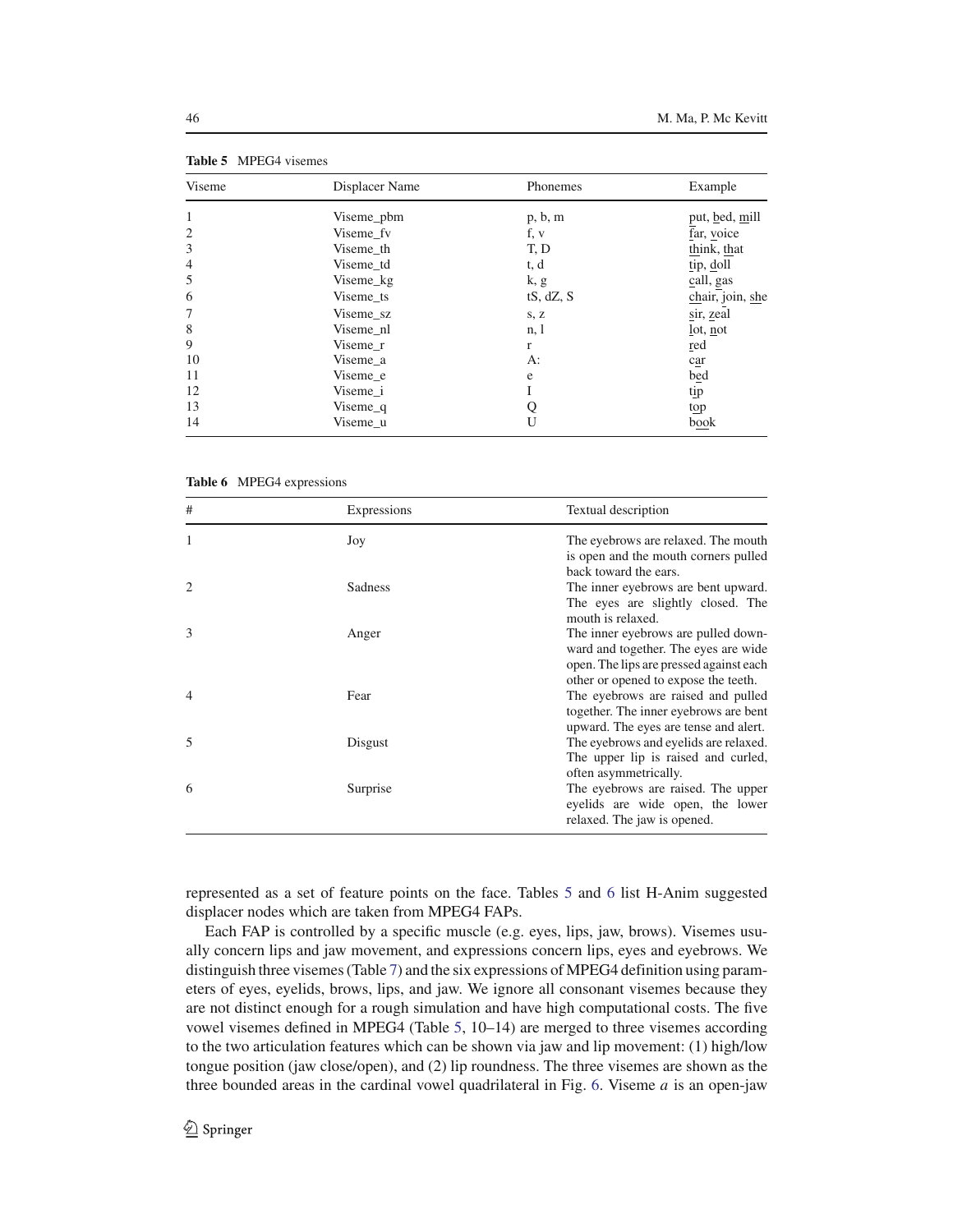| <b>CONFUCIUS</b> visemes | <b>MPEG4 Visemes</b>            | Examples                    |
|--------------------------|---------------------------------|-----------------------------|
| Viseme a                 | Viseme_a<br>Viseme e            | $C_{\underline{a}r}$<br>Bed |
| Viseme i                 | Viseme i                        | Tip, tea                    |
| Viseme o                 | Viseme <sub>q</sub><br>Viseme u | Top<br><b>Book</b>          |

**Table 7** CONFUCIUS' visemes







**Fig. 7** Lip synchronisation of CONFUCIUS' viseme a, i, o

articulation; viseme *i* is a close-jaw, extended-lip articulation; and viseme *o* is a rounded-lip articulation. Figure 7 shows lip synchronisation of these three visemes.

It is computationally economical to introduce Level-Of-Detail (LOD) for facial expression and lip synchronisation to accelerate the generation and rendering of virtual humans. Simplifications of the virtual human, i.e. omitting facial animation, are produced and contain fewer details. These simplifications can then be used when the virtual human is further away and the facial details are not noticed anyway.

# 4.3 Space sites of virtual humans

In the geometric VRML files of 3D objects and H-Anim files of virtual humans, there are lists of grasp sites and their purposes, and intrinsic directions such as top and front, defined with respect to an object, and sites for manipulating and placing/attaching objects defined with respect to a virtual human. We classify three types of objects as follows:

- 1. Small props which are usually manipulated by hands or feet, e.g. cup, box, hat, ball.
- 2. Big props which are usually sources or targets (goals) of actions, e.g. table, chair, tree.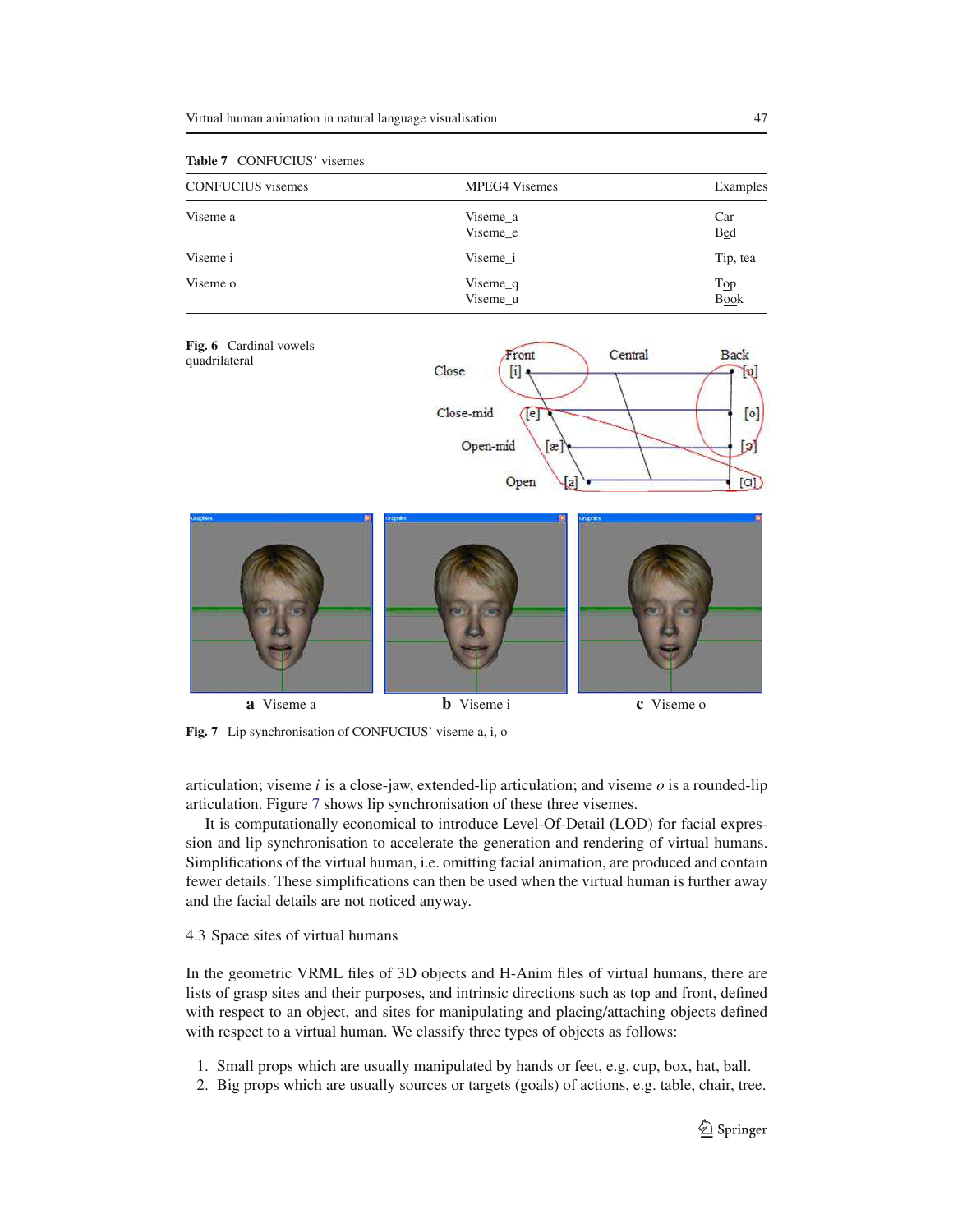

**Fig. 8** Site nodes on the hands and feet of a virtual human

3. Stage props which have internal structure, e.g. house, restaurant, chapel.

To figure out where to place these three types of props around virtual human bodies, we create corresponding site tags for virtual humans using H-Anim Site nodes.

- (1) *Manipulating small props* For manipulation of small props, a virtual human has six sites on the hands (three sites for each hand, l\_metacarpal\_pha2, l\_metacarpal\_pha5, l\_index\_distal\_tip, r\_metacarpal\_pha2, r\_metacarpal\_pha5, r\_index\_distal\_tip), one site on the head (hanim skull tip), and one site for each foot tip (l\_forefoot tip, r\_forefoot tip). The sites metacarpal pha2 are used for grip and pincer grip; metacarpal pha5 are for pushing; and index\_distal\_tip are for pointing. The sites forefoot\_tip are for kicking. Figure 8 shows the position of these sites.
- (2) *Placing big props* For big props placement, we use five sites indicating five directions around the human body: x\_front, x\_back, x\_left, x\_right, x\_bottom. We leave out x\_top because there is already a site node, hanim\_skull\_tip, defined on the head of every virtual human for attaching headdress. Big props like a table or chairs are usually placed at these positions.
- (3) *Setting stage props* For stage props setting, we have five more space tags besides those in (2) around a virtual human to indicate further places: x\_far\_front, x\_far\_back, x\_far\_left, x\_far\_right, x\_far\_top. Figure 9 shows the positions of these sites. Stage props such as a house often locate at these far sites of virtual humans.
- 4.4 Space sites of 3D objects and grasping hand postures

The geometric file of a 3D object define its shape, default size, functions, as well as any constraints that might be associated with the manipulation of that particular object, such as allowable actions that can be performed on it, and what the expected outcome of the actions will be, e.g. the outcome state of a lamp when it is switched on/off.

Similar to virtual humans, objects in the graphic library usually have six space sites indicating six directions around the object if applicable: x\_front, x\_back, x\_left, x\_right, x\_on, x\_under, one functional space site x\_in, and several grasp site-purpose pairs. Stage props, such as "house", "restaurant", "chapel", normally don't have grasp site-purpose pairs.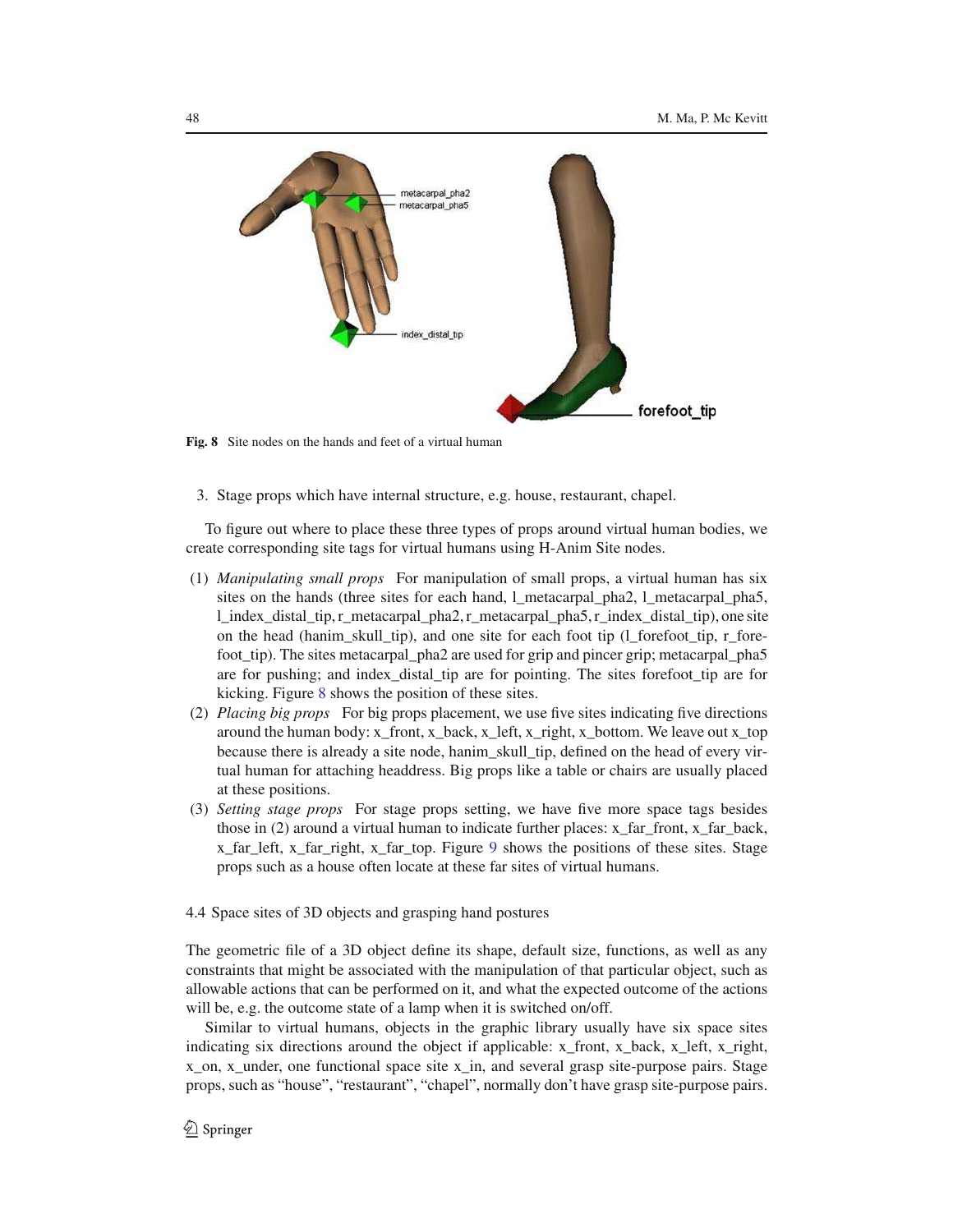

x\_far\_top

**Fig. 9** Site nodes around a virtual human's body



**Fig. 10** Space sites of a 3D desk

Figure 10 illustrates sites of a desk which has two grasp site-purpose pairs. One on the drawer knob for opening, and the other at the side of the desk for pushing. Space sites often relate to the object's function, for instance, the front and back sites of a desk or a chair depend on their functionalities. Objects' space sites are not only useful for objects/virtual human positioning, but also for expected virtual human behaviours in order to accomplish the interaction with them. For example, before opening a drawer of the desk in Table 9, the actor is expected to be in a suitable position (i.e. x\_back) so that the drawer will be in the reach and not collide with the virtual human when opening.

Table 9 gives a list of verbs describing hand movements. Some of them (e.g. verbs of empty-handed gestures and haptic exploration) can be defined in the animation library, while others cannot be defined solely on the verbs because their hand shapes are closely associated with the shape, size, or functionality of the object they manipulate. Cadoz (1994) defined the later group as *ergotic* hand movements, which are associated with the notion of work and the capacity of humans to manipulate the physical world and create artefacts. For example, the hand shape and movement of "wave" is defined in an animation key frame file wave.wrl, but the hand shape of "pick up" is uncertain if we don't know what the virtual human picks up because the hand shapes and grasp points of picking up a cup and a bottle are quite different.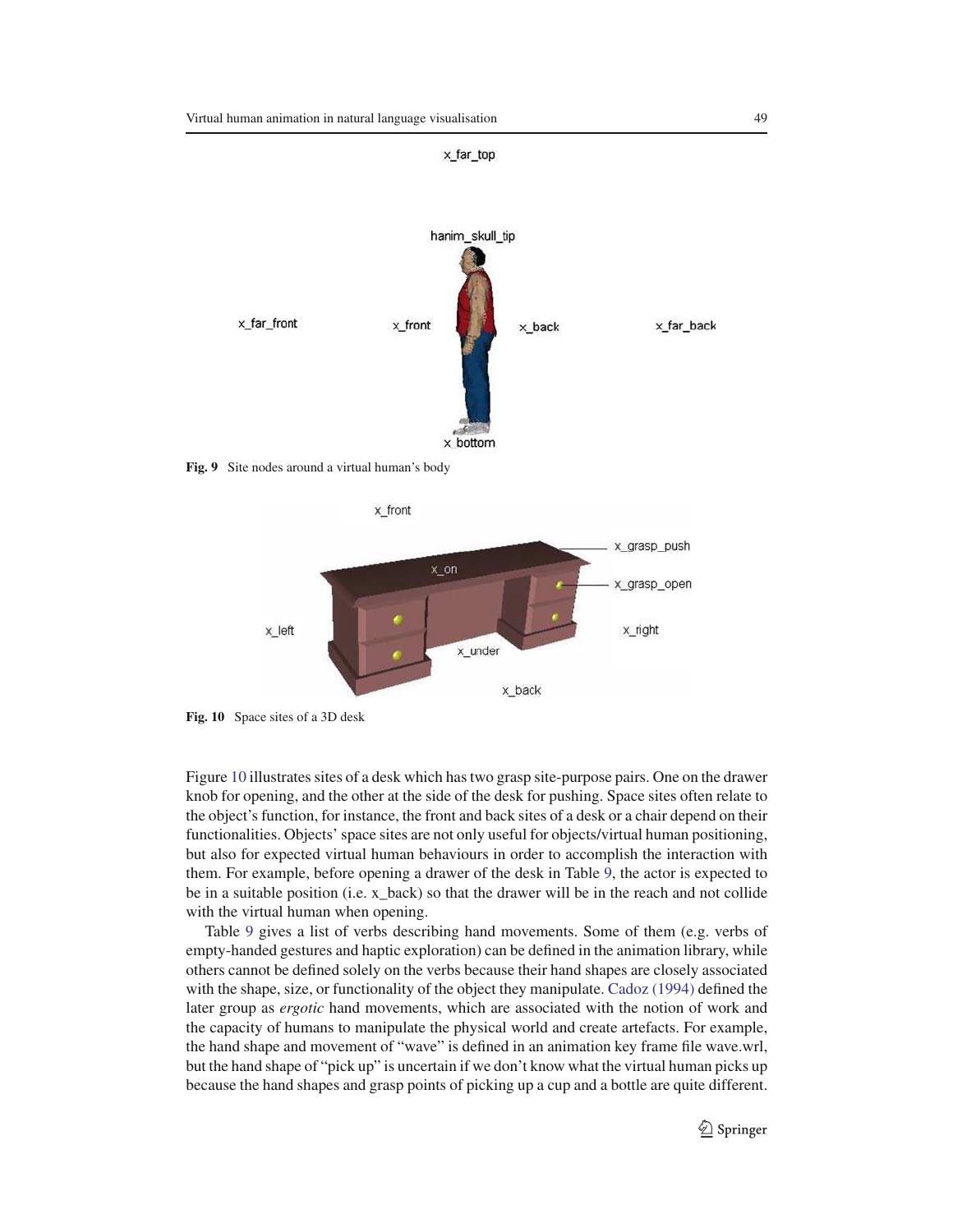| Classification standards | Physical characteristics                                                                                                                                                         | <b>Functions</b>                                 |
|--------------------------|----------------------------------------------------------------------------------------------------------------------------------------------------------------------------------|--------------------------------------------------|
| Classes                  | • Change effectuated: position, orientation, shape<br>• How many hands are involved: one or two<br>• Indirection level: direct manipulation or through<br>another object or tool | $\bullet$ Prehensile<br>$\bullet$ Non-prehensile |

**Table 8** Taxonomy of ergotic hand movements

#### **Table 9** Verbs of hand movements

#### *Ergotic hand movements*

• Contact with the object: grasp, seize, grab, catch, embrace, grip, lay hold of, hold, snatch, clutch, take, hug, cuddle, cling, support, uphold

• Contact and changing position: lift, move, heave, raise, translate, push, pull, draw, tug, haul, jerk, toss, throw, cast, fling, hurl, pitch, depress, jam, thrust, shake, shove, shift, shuffle, jumble, crank, drag, drop, pick up, slip, hand over, give

• Contact and changing orientation: turn, spin, rotate, revolve, twist

• Contact and changing shape: mold, squeeze, pinch, wrench, wring, stretch, extend, twitch, smash, thrash, break, crack, bend, bow, curve, deflect, tweak, spread, stab, crumble, rumple, crumple up, smooth, fold, wrinkle, wave, fracture, rupture

• Joining objects: tie, pinion, nail, sew, button up, shackle, buckle, hook, rivet, fasten, chain up, bind, attach, stick, fit, tighten, pin, wrap, envelop, swathe

• Indirect manipulation (via other objects): cut, whet, set, strop, whip

*Empty-handed gestures*

• wave, snap, point, urge, show, size, count

#### *Haptic exploration*

• beat, bump, brush, caress, clink, drub, flick, fondle, hit, jog, kick, knock, nudge, pluck, prick, poke, pat, rap, rub, slam, slap, strike, stroke, struck, strum, tap, touch, thrum, twang, twiddle, throb, thwack, tickle, wallop, whop

Ergotic hand movements can be classified according to physical characteristics or their function (Table 8). Ergotic verbs in Table 9 are grouped by physical characteristic, i.e. change effectuated and indirection level. It is more common to classify ergotic hand movements according to their function, either prehensile or non-prehensile. Non-prehensile movements include pushing, lifting, tapping and punching. To illustrate how complex it can be to perform a simple task of ergotic hand movement, let's consider the example of picking up a mug: walking to approach the mug, deciding which hand to use, searching for the graspable site (i.e. the handle), moving body limbs to reach the handle, deciding which hand posture to use, adjusting hand orientation and the approaching aperture, grasping, close the grip, and finally lifting the mug.

There are two approaches to organising the knowledge required in the above task to achieve "intelligence" for successful grasping. One is to store applicable objects in the animation file of an action and using lexical knowledge of nouns to infer hypernymy relations between objects. For instance, one animation file of "pick-up" specifies the applicable objects are cups. The hand posture and movement of picking up a cup are stored in the animation file. From the lexical knowledge of the noun "mug" the system knows that a "mug" is a kind of "cup" and its meronymy relations (i.e. the "parts of" relationship. The meronyms of "mug", for example, are handle, stem, brim, and base), and the system then accesses the mug's geometric file to find its grasp site, i.e. the location of the handle. The system then combines the "pick up" animation for a cup object with the virtual human and uses it on the mug.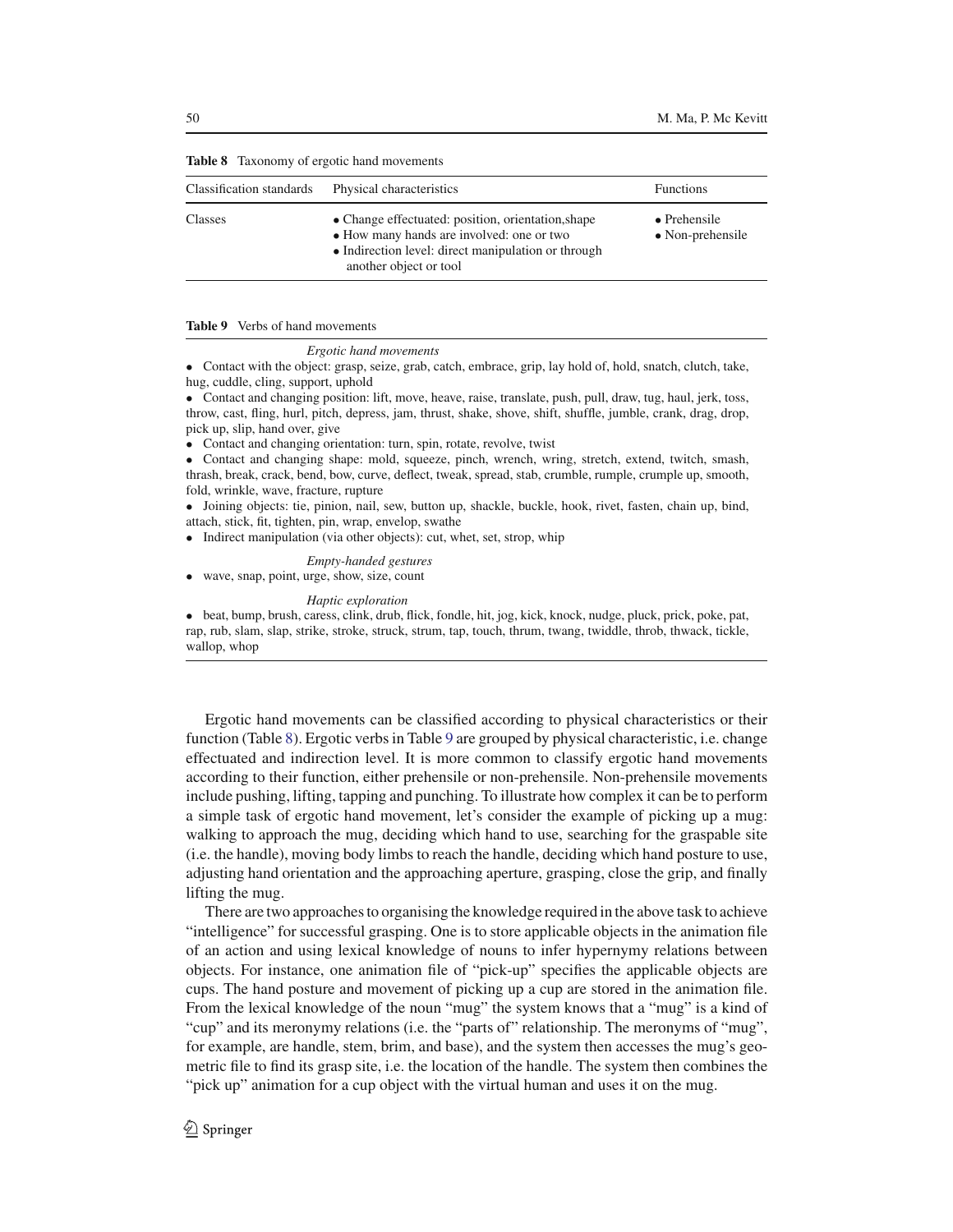

**Fig. 11** Four hand postures for physical manipulation of objects **(a)** Pointing **(b)** Grip **(c)** Pincer grip **(d)** Pushing

The other approach includes the manipulation hand postures and movements within the object description, besides its intrinsic object properties. Kallmann and Thalmann (2002) call these objects "smart objects" because they have the ability to describe in details their functionality and their possible interactions with virtual humans, and are able to give all the expected low-level manipulation actions. This approach decentralises the animation control since object interaction information is stored in the objects, and hence most object-specific computation is released from the main animation control. The idea comes from the objectoriented programming paradigm, in the sense that each object encapsulates data and provides methods for data access.

Robotics techniques can be employed for virtual hand simulation of ergotic hand movements, as for automatic grasping of geometrical primitives. They suggest three parameters to describe hand movements for grasping: hand position, orientation and grip aperture. Su and Furuta (1994) suggest touching, pointing and gripping as a minimal set of gestures that need to be distinguished.

We use four stored hand postures and movement (Fig. 11) for moving, touching and interacting with 3D objects: index pointing (Fig. 11a, e.g. press a button), grip (Fig. 11b, e.g. hold cup handle, knob, or a cylinder type object), pincer grip (Fig. 11c, i.e. use thumb and index finger to pick up small objects), and palm push (Fig. 11d, e.g. push big things like a piece of furniture). They use different hand sites to attach objects. Hand postures and movements are defined as the motions of fingers and hands in virtual humans' VRML files. Different kinematic properties, such as movement velocity and grip aperture are fixed since further precision might involve significant costs in terms of processing time and system complexity but the result is only a little more realistic.

## **5 Relation to other work**

Different approaches to blending multiple animations and representing various temporal relationships between human motions, many of which have limitations of requiring artists' involvement, are used in character animation. By narrowing the field further down to solving the conflicts between simultaneous animations, there is little directly related work. Compared with Perlin and Goldberg's (1996) grouping method, CONFUCIUS' multiple animation channels approach for integrating simultaneous motions provides a finer integration of simultaneous animations, and hence achieves more flexibility and control on virtual character animation. CONFUCIUS tackles limitations of the previous work and provides an integrated framework for effective integration of multiple simultaneous human motions.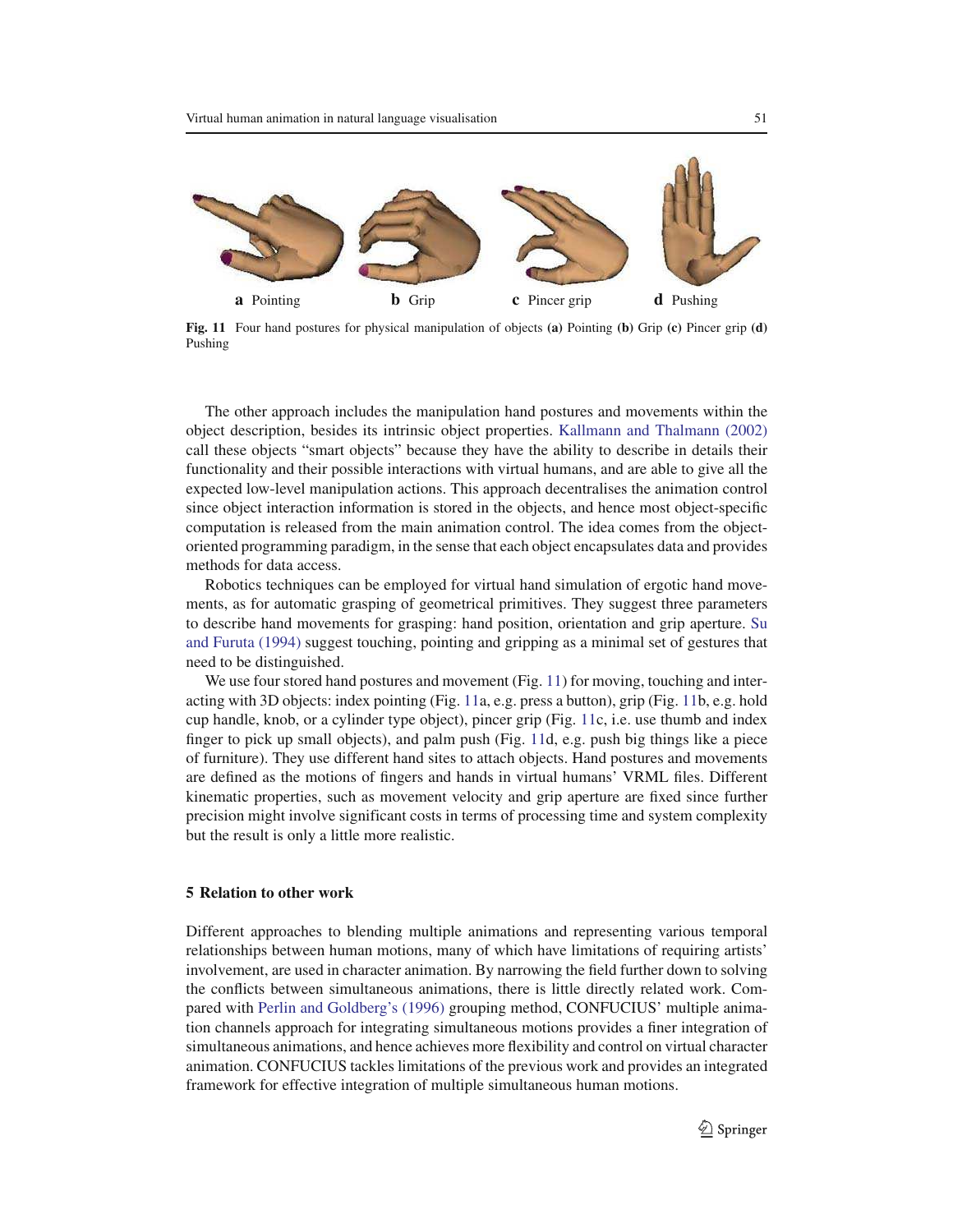In terms of lip synchronisation, CONFUCIUS' face animation introduces three visemes according to the two articulation features of jaw and lip movement and condenses speech into fewer lip positions without a detriment to the speaking illusion, compared with previous talking heads (Alexa et al. 2000; CSLU 2006) and standards like MPEG4 FAPs.

## **6 Conclusion and future work**

Virtual human animation has a variety of applications in domains such as medical, training, interface agents and virtual reality games. The animations in these systems are either controlled by precreated animations (Szarowicz and Francik 2004), e.g. hand-animated keyframes or motion captured data, or dynamically generated by animation techniques such as inverse kinematics. However, few of these systems take into consideration temporal relations between multiple animation sequences, and integrate different human animation sequences to present simultaneous motions.

In CONFUCIUS, we use general-purpose virtual humans and their behaviours which follow the industry standard (H-Anim) and balance tradeoffs between computational efficiency and accuracy to produce believable human motions. We have investigated various temporal relations between human motions performed by one animated character, and employed multiple animation channels to integrate non-conflict simultaneous motions. This approach combines precreated and dynamically generated (procedural) animation facilities into a unified mechanism, and focusses on blending simultaneous animations. To simulate virtual object manipulation such as grasping, we use object-oriented object models to encapsulate object-related information, such as geometry, behaviour, space sites, and human-object interaction, to decentralise the control of animation engine. In addition, we propose three minimal vowel visemes for low-cost lip synchronisation. We believe these technique have the potential to have an impact not only on natural language visualisation but also on various areas such as computer games, movie/animation production, and intelligent agents.

Future research may address changing the original pace of one animation for blending simultaneous actions which has been mentioned in the makeEquals operation of virtual object animation (Campos 2002), e.g. to animate jump  $\equiv$  kick, one original pace of the animations has to be changed to suit the duration of the other animation if the original durations of the two animations are not equal. In addition, a long-term goal is to integrate a physics engine in order to simulate more realistic virtual grasping and virtual object behaviours.

**Acknowledgements** We are grateful for useful ideas and constructive comments on an earlier version of this paper from Dr. Michael McNeill of the School of Computing and Information Engineering, University of Ulster and Prof. Fionn Murtagh of the Department of Computer Science, Royal Holloway, University of London. We also would like to thank the two anonymous reviewers for their valuable suggestions.

### **References**

Alexa M, Behr J, Miller W (2000) The morph node. In: Proceedings of Web3d/VRML 2000. Monterey, pp. 29–34

Allen JF (1983) Maintaining knowledge about temporal intervals. Commun ACM 26(11):832–843

Babski C (2000) Humanoids on the Web. Ph.D. Thesis, Computer Graphics Lab (LIG), Swiss Federal Institute of Technology (EPFL)

Badler NI, Philips CB, Webber BL (1993) Simulating humans. Oxford University Press Cadoz C (1994) Les realites virtuelles. Dominos-Flammarion, Paris